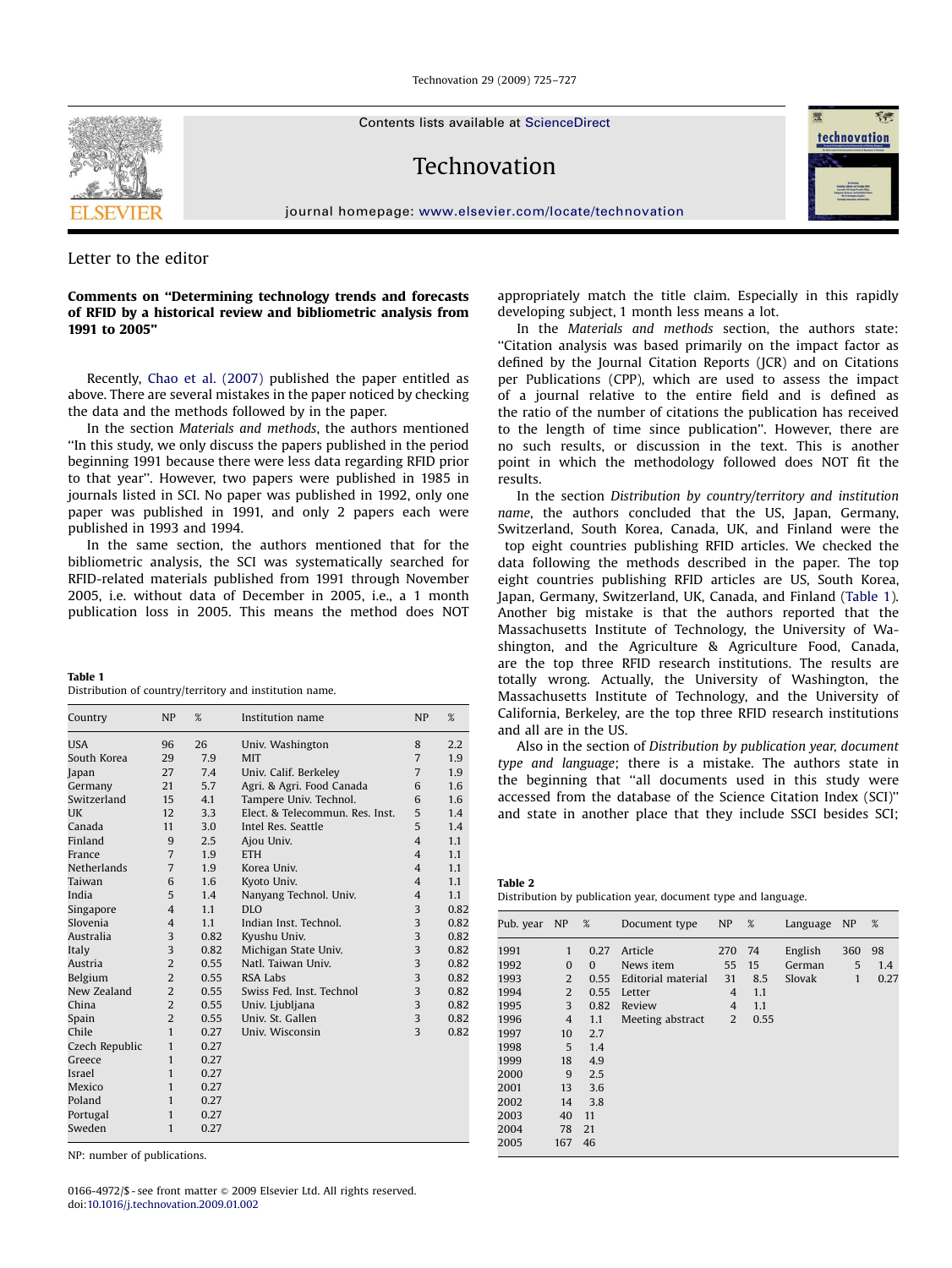#### Table 3

Distribution by source title.

| Source title                                                                         | NP                      | %            |
|--------------------------------------------------------------------------------------|-------------------------|--------------|
| Microwaves & RF                                                                      | 27                      | 7.4          |
| Microwave Journal                                                                    | 22                      | 6.0          |
| Embedded and Ubiquitous Computing-EUC 2005                                           | 15                      | 4.1          |
| Workshops, Proceedings                                                               |                         |              |
| Communications of the ACM                                                            | 10                      | 2.7          |
| Control Engineering                                                                  | 9                       | 2.5          |
| <b>Electronics Letters</b><br>EDN                                                    | 9<br>6                  | 2.5<br>1.6   |
| Computers and Electronics in Agriculture                                             | 5                       | 1.4          |
| <b>IEEE Micro</b>                                                                    | 5                       | 1.4          |
| Informacije Midem—Journal of Microelectronics                                        | 5                       | 1.4          |
| Electronic Components and Materials                                                  |                         |              |
| Assembly Automation                                                                  | $\overline{4}$          | 1.1          |
| Dr Dobbs Journal                                                                     | 4                       | 1.1          |
| <b>IEEE Pervasive Computing</b>                                                      | $\overline{4}$          | 1.1          |
| IEEE Transactions on Microwave Theory and                                            | $\overline{4}$          | 1.1          |
| Techniques                                                                           |                         |              |
| <b>IEICE Transactions on Electronics</b><br>Microwave and Optical Technology Letters | 4<br>$\overline{4}$     | 1.1<br>1.1   |
| R&D Magazine                                                                         | $\overline{4}$          | 1.1          |
| Canadian Journal of Animal Science                                                   | 3                       | 0.82         |
| Computational Intelligence and Security, Part 2,                                     | 3                       | 0.82         |
| Proceedings                                                                          |                         |              |
| Electronic Design                                                                    | 3                       | 0.82         |
| Embedded and Ubiquitous Computing-EUC 2005                                           | 3                       | 0.82         |
| <b>IEE Review</b>                                                                    | 3                       | 0.82         |
| IEEE Journal of Solid-State Circuits                                                 | 3                       | 0.82         |
| <b>IEEE Security &amp; Privacy</b>                                                   | 3<br>3                  | 0.82         |
| Industrial Management & Data Systems<br>Intech                                       | 3                       | 0.82<br>0.82 |
| Journal of Construction Engineering and                                              | 3                       | 0.82         |
| Management-ASCE                                                                      |                         |              |
| Pervasive Computing, Proceedings                                                     | 3                       | 0.82         |
| Proceedings of the IEEE                                                              | 3                       | 0.82         |
| Security and Privacy in AD-HOC and Sensor Networks                                   | 3                       | 0.82         |
| <b>Technology Review</b>                                                             | 3                       | 0.82         |
| <b>Ubiquitous Computing Systems</b>                                                  | 3                       | 0.82         |
| Wirtschaftsinformatik                                                                | 3<br>$\overline{2}$     | 0.82         |
| Ambient Intelligence, Proceedings<br>Applied Engineering in Agriculture              | $\overline{2}$          | 0.55<br>0.55 |
| BT Technology Journal                                                                | $\overline{2}$          | 0.55         |
| Computer                                                                             | $\overline{2}$          | 0.55         |
| Cryptographic Hardware and Embedded                                                  | $\overline{2}$          | 0.55         |
| Systems-CHES 2004, Proceedings                                                       |                         |              |
| <b>Electronics World</b>                                                             | 2                       | 0.55         |
| Fleischwirtschaft                                                                    | $\overline{2}$          | 0.55         |
| Food Australia                                                                       | $\overline{2}$          | 0.55         |
| Holonic and Multi-Agent Systems for Manufacturing,<br>Proceedings                    | 2                       | 0.55         |
| IEEE Microwave and Wireless Components Letters                                       | 2                       | 0.55         |
| IEEE Transactions on Antennas and Propagation                                        | $\overline{\mathbf{c}}$ | 0.55         |
| IEEE Transactions on Circuits and Systems I-Regular                                  | $\overline{2}$          | 0.55         |
| Papers                                                                               |                         |              |
| IEEE Transactions on Electron Devices                                                | $\overline{2}$          | 0.55         |
| <b>IEICE Transactions on Communications</b>                                          | 2                       | 0.55         |
| <b>Industrial Engineer</b>                                                           | $\overline{2}$          | 0.55         |
| Journal of Animal Science                                                            | $\overline{2}$          | 0.55         |
| <b>Livestock Production Science</b><br>Microelectronics International                | 2<br>$\overline{2}$     | 0.55         |
| Microelectronics Reliability                                                         | $\overline{2}$          | 0.55<br>0.55 |
| Packaging Technology and Science                                                     | $\overline{2}$          | 0.55         |
| Pharmazeutische Industrie                                                            | 2                       | 0.55         |
| Pulp & Paper-Canada                                                                  | $\overline{2}$          | 0.55         |
| Sadhana-Academy Proceedings in Engineering                                           | $\overline{2}$          | 0.55         |
| Sciences                                                                             |                         |              |
| Scientific American                                                                  | $\overline{2}$          | 0.55         |
| Sigmod Record                                                                        | $\overline{2}$          | 0.55         |
| Ubicomp 2004: Ubiquitous Computing, Proceedings                                      | $\overline{2}$          | 0.55         |
| Wireless Networks                                                                    | $\overline{2}$          | 0.55         |
|                                                                                      |                         |              |

for example, we read: ''in the SCI, and SSCI, articles comprised the majority of published RFID document types [\(Table 2](#page-0-0) and Fig. 2)''.

### Table 4

Distribution by subject category.

| Subject category                                | Record count   | %    |
|-------------------------------------------------|----------------|------|
| Electrical & Electronic Engineering             | 147            | 40   |
| Theory & Methods Computer Science               | 84             | 23   |
| Telecommunications                              | 72             | 20   |
| Software Engineering Computer Science           | 28             | 7.7  |
| Information Systems Computer Science            | 20             | 5.5  |
| Hardware & Architecture Computer Science        | 19             | 5.2  |
| <b>Automation &amp; Control Systems</b>         | 16             | 4.4  |
| Industrial Engineering                          | 16             | 4.4  |
| Instruments & Instrumentation                   | 14             | 3.8  |
| Manufacturing Engineering                       | 12             | 3.3  |
| Food Science & Technology                       | 11             | 3.0  |
| Multidisciplinary Materials Science             | 11             | 3.0  |
| Interdisciplinary Applications Computer Science | 10             | 2.7  |
| Multidisciplinary Sciences                      | 10             | 2.7  |
| Artificial Intelligence Computer Science        | 9              | 2.5  |
| <b>Applied Physics</b>                          | 9              | 2.5  |
| Dairy & Animal Science Agriculture              | 8              | 2.2  |
| Multidisciplinary Engineering                   | 8              | 2.2  |
| Multidisciplinary Agriculture                   | 5              | 1.4  |
| Construction & Building Technology              | $\overline{4}$ | 1.1  |
| <b>Biomedical Engineering</b>                   | $\overline{4}$ | 1.1  |
| Civil Engineering                               | $\overline{4}$ | 1.1  |
| Optics                                          | $\overline{4}$ | 1.1  |
| Pharmacology & Pharmacy                         | $\overline{4}$ | 1.1  |
| Agricultural Engineering                        | 3              | 0.82 |
| Chemical Engineering                            | 3              | 0.82 |
| <b>Fisheries</b>                                | 3              | 0.82 |
| Hematology                                      | 3              | 0.82 |
| Nanoscience & Nanotechnology                    | 3              | 0.82 |

In the section Distribution by source title, the authors claim that Table 3 shows ''Microwaves & Radio Frequency'', ''Microwave Journal'', and ''Communications of the ACM'' are the journals with the most publications on RFID. This claim is wrong again. Embedded and Ubiquitous Computing—EUC 2005 Workshop, Proceedings, published 15 papers, which is much greater in number than the 10 papers published in Communications of the ACM (Table 3).

In the section Distribution by subject category, the authors claim their Table 4 shows ''engineering'' (electrical and electronic), ''telecommunications'', and ''computer science'' (software engineering) were the three most frequently used ''keywords'' appearing in RFID publications. This is incorrect information. In fact, Table 4 is about ''subject category'', it is not about ''keywords'' appearing in RFID publications.

There are thus many mistakes in this paper. A rigorous paper should not have these fundamental and essential mistakes. The bibliometric analysis results of this paper should not be accepted.

Editors comment: The corresponding author was invited to respond to the comments submitted on their paper and advised that the submitted response would be published with the comments. The corresponding author advised that no printed response would be offered to the comments presented in this issue of Technovation. As it is uncommon, for a paper in a social science journal to receive comments and much rarer for authors to turn down an opportunity to defend their work a point of clarification is offered. Experimental replication, follow-up studies, and comments are much more common in science journals.

Technovation welcomes such follow-up on our published papers. When such comments are submitted the process is to send them to the corresponding author of the original paper for review. After feedback is obtained from both sides, the end